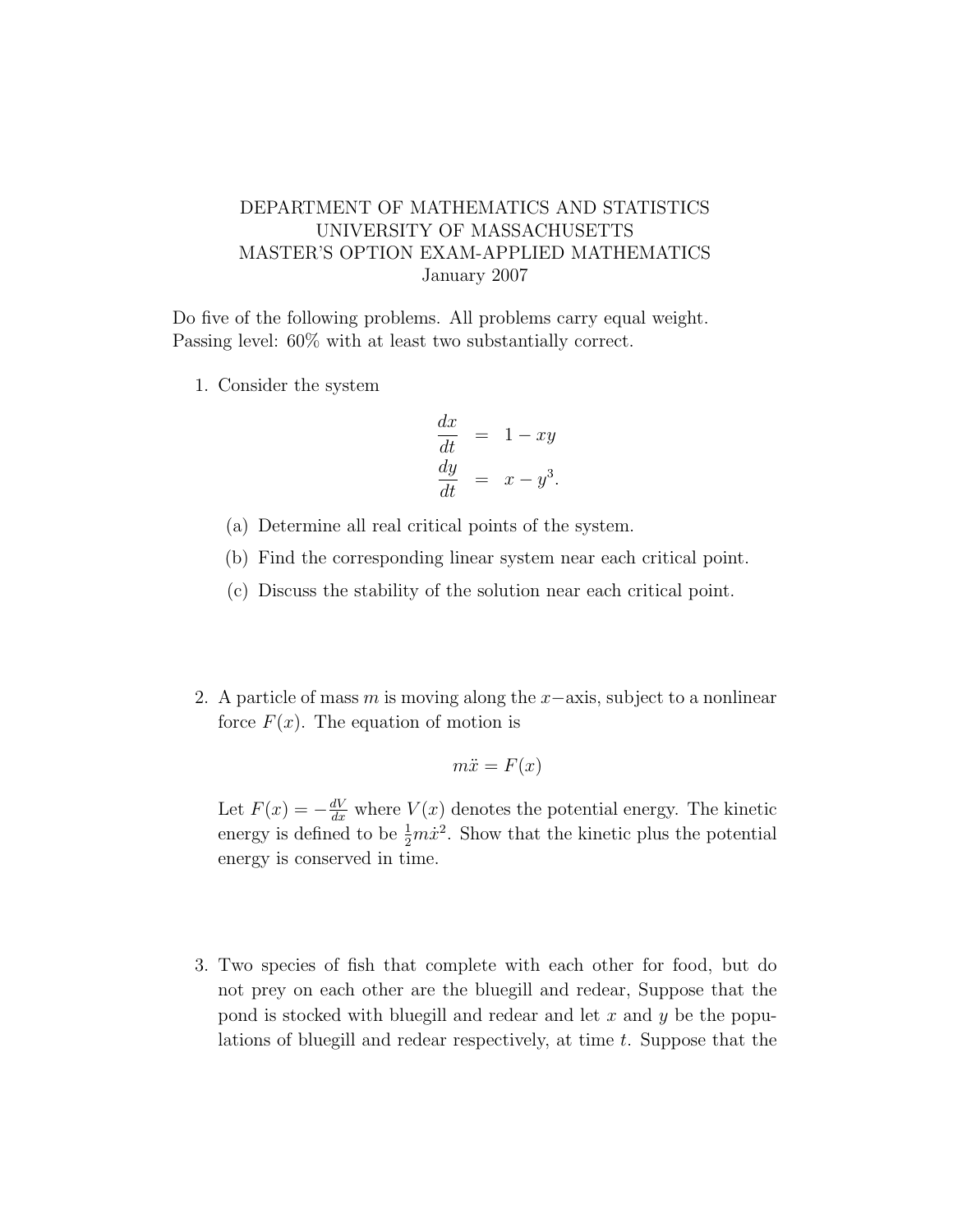competition is modeled by the ODEs

$$
\frac{dx}{dt} = x(a_1 - b_1x - c_1y)
$$

$$
\frac{dy}{dt} = y(a_2 - b_2y - c_2x)
$$

If  $a_2/c_2 > a_1/b_1$  and  $a_2/b_2 > a_1/c_1$ , show that the only possible equilibrium populations in the pond have either (1) no fish or (2) no bluegill or (3) no redear. What happens as time approaches infinity?

- 4. Solve the diffusion equation  $u_t = k u_{xx}$  in  $0 < x < L$ , with the mixed boundary conditions  $u(0, t) = u_x(L, t) = 0$  and initial conditions  $u(x, 0) = \phi(x)$ .
- 5. Consider the interval  $0 \le x \le 1$  of length one and consider the eigenvalue problem

$$
-X'' = \lambda X
$$
  

$$
X'(0) + X(0) = 0
$$
 and 
$$
X(1) = 0
$$

(absorption at one end and zero at the other),

- (a) Find an eigenfunction with eigenvalue zero.
- (b) Find an equation for the positive eigenvalues  $\lambda = \beta^2$ .
- (c) Show graphically from part (b) that there are an infinite number of positive eigenvalues.
- 6. Consider the partial differential equation

$$
6u_x + xu_y = y
$$